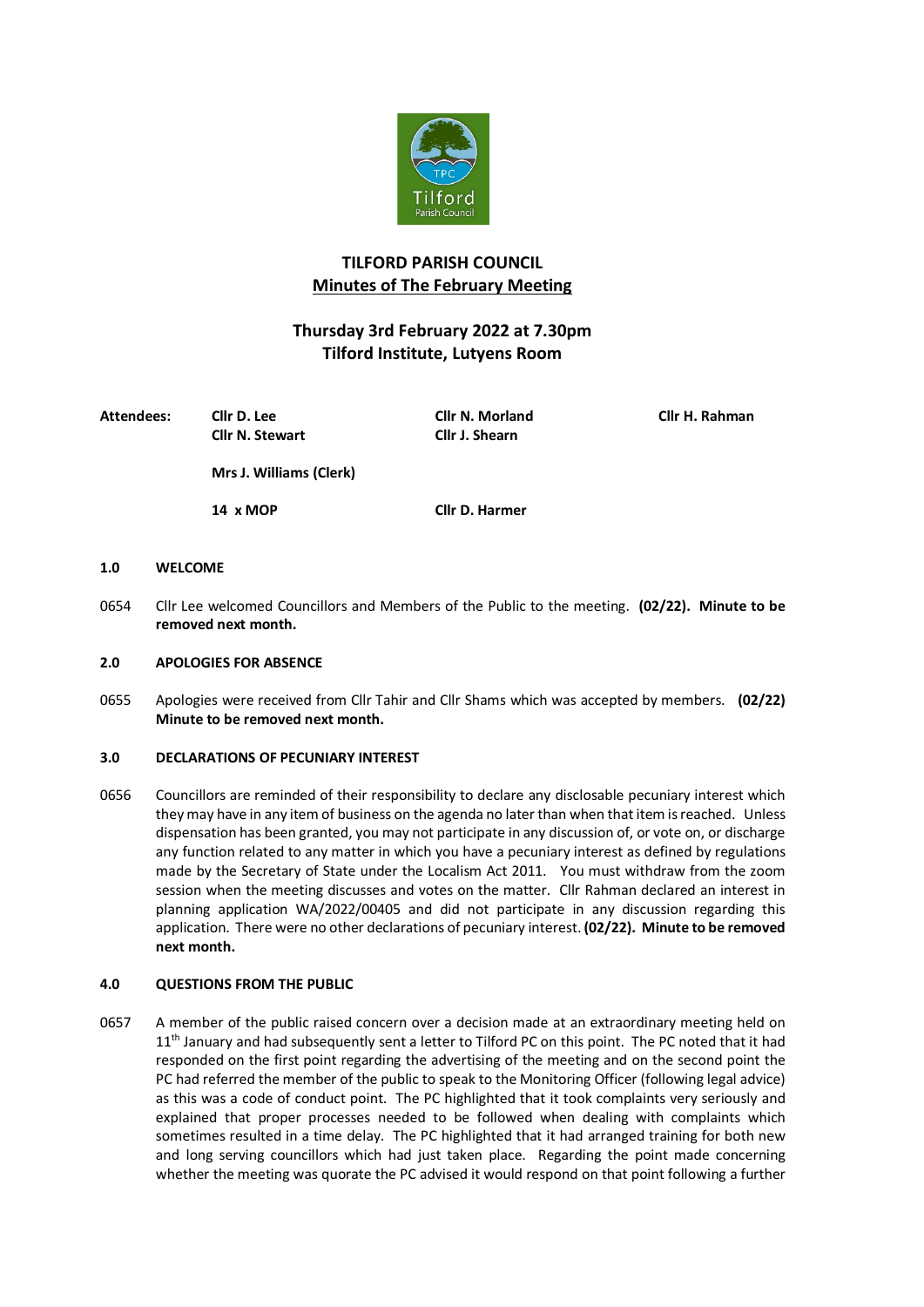update from its legal adviser the day after the February meeting. **(02/21). Minute to be removed next month.**

- 0658 A member of the public raised the concern over the recent tree clearance works at the junction of Squires Hill Lane / Tilford Street. It was agreed that Cllr Lee would contact a representative from Islamabad and propose a public meeting. **(02/21).**
- 0659 A member of the public noted that the bollards at Squires Hill were too far apart resulting in visibility issues. It was agreed that this would form an agenda item for a future meeting. **(02/21). Minute to be removed next month.**
- 0660 A member of the public asked when Stockbridge car park work was going to be undertaken. The clerk noted that councillors had previously agreed to a full resurface and that the earliest time works could be done would be in March after the winter weather. The clerk added that all companies do not advise resurfacing in the winter. **(02/21). Minute to be removed next month.**
- 0661 A member of the public asked when the benches that had been agreed for the handkerchief part of the village green were to be installed. The PC advised it was sourcing benches but that curved benches in recyclable material were not very common. **(02/21). Minute to be removed next month.**

#### **5.0 PLANNING**

| WA/2022/00405 | <b>28 SHEPHERDS</b><br><b>WAY TILFORD</b><br><b>FARNHAM</b><br><b>GU10 2AB</b>                          | Erection of extension and alterations including dormer and bay windows<br>Tilford Parish Council supports this application.                                                                                                                                                                                                                                                                                                                                                                                                                                                                                                                                                                                                                                                                                                                                                                                                                                                                                |
|---------------|---------------------------------------------------------------------------------------------------------|------------------------------------------------------------------------------------------------------------------------------------------------------------------------------------------------------------------------------------------------------------------------------------------------------------------------------------------------------------------------------------------------------------------------------------------------------------------------------------------------------------------------------------------------------------------------------------------------------------------------------------------------------------------------------------------------------------------------------------------------------------------------------------------------------------------------------------------------------------------------------------------------------------------------------------------------------------------------------------------------------------|
| WA/2022/00385 | <b>BARN</b><br><b>STONEHILLS</b><br><b>TILFORD ROAD</b><br><b>FARNHAM</b><br><b>GU10 2DE</b>            | Conversion of existing buildings to form a new dwelling. Site a.<br>Tilford Parish Council strongly objects to this application and feels that if<br>this were to be allowed it would set a harmful precedent. Tilford PC is of<br>the opinion that the supporting evidence is not accurate. It notes that a bat<br>emergent survey was conducted on 5 <sup>th</sup> October but as bats hibernate this<br>has been completed too late. It would also be advisable to conduct 2-3<br>surveys at different times to be certain of whether there are bats present.<br>To approve this application would set a precedent and it is Tilford Parish<br>Council's opinion that it would detract from the locality. The Access and<br>design statement is very convoluted and Tilford PC feel that some<br>information is missing which should be considered. Tilford PC believes this<br>would be a harmful place to build and the light pollution would have a<br>negative impact on the surrounding wild area. |
| WA/2022/00363 | <b>TILHILL HOUSE</b><br><b>SQUIRES HILL</b><br><b>LANE TILFORD</b><br><b>FARNHAM</b><br><b>GU10 2AD</b> | Erection of ancillary outbuilding<br>Tilford Parish Council does not object to this application however it would<br>note that the proposed building is located some distance from the main<br>dwelling and very close to the neighbouring boundary. The building<br>contains a lot of glazing and Tilford PC would remind Planning Officers of<br>the Surrey Hills Management Plan and Dark Skies policy of this area.<br>Should officers be minded to approve this application Tilford PC would<br>request that a condition be included whereby the new building remain<br>ancillary to the main residence in perpetuity.                                                                                                                                                                                                                                                                                                                                                                                 |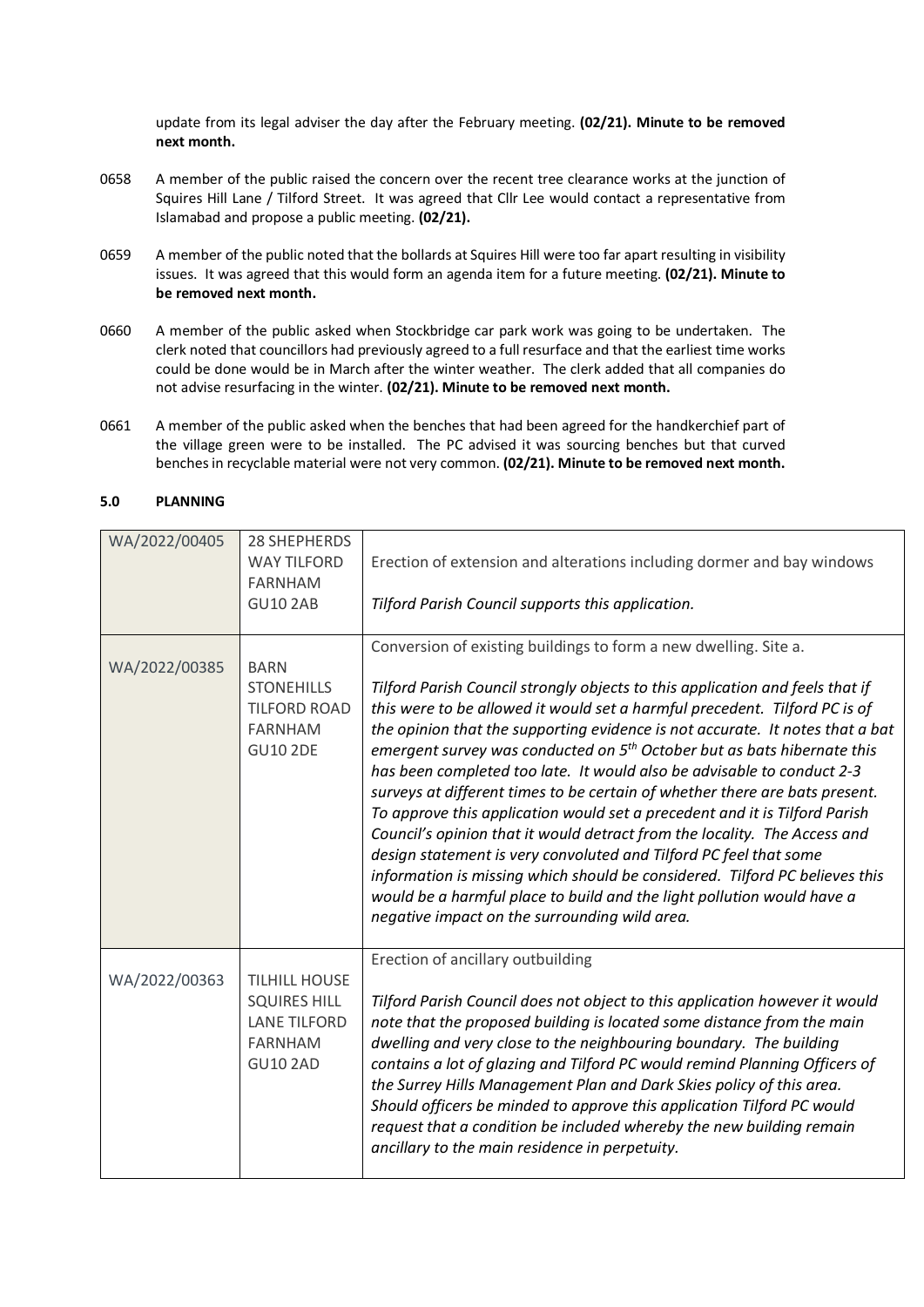|               |                                                                                                                              | Tilford PC notes that further information was requested as not all<br>documents had been uploaded.                                                                                                                                                                                                                                                                                                                                                                                                                                                                                                                                                                                                                                                                                                                                                                                                                                                                                                        |
|---------------|------------------------------------------------------------------------------------------------------------------------------|-----------------------------------------------------------------------------------------------------------------------------------------------------------------------------------------------------------------------------------------------------------------------------------------------------------------------------------------------------------------------------------------------------------------------------------------------------------------------------------------------------------------------------------------------------------------------------------------------------------------------------------------------------------------------------------------------------------------------------------------------------------------------------------------------------------------------------------------------------------------------------------------------------------------------------------------------------------------------------------------------------------|
| WA/2022/00317 | <b>COBBETTS</b><br><b>CORNER</b><br><b>FARNHAM</b><br><b>ROAD TILFORD</b><br><b>FARNHAM</b><br><b>GU10 2AJ</b>               | Certificate of lawfulness under s192 for erection of outbuilding<br>To note planning approved before the due by date the clerk to ask why.                                                                                                                                                                                                                                                                                                                                                                                                                                                                                                                                                                                                                                                                                                                                                                                                                                                                |
| WA/2022/00122 | <b>REDMIST</b><br><b>LEISURE LTD</b><br>THE DUKE OF<br>CAMBRIDGE<br><b>TILFORD ROAD</b><br><b>FARNHAM</b><br><b>GU10 2DD</b> | Change of use of land to provide 42 parking bays<br>Tilford PC is keen to support local businesses however the proposed change<br>represents a large increase in parking. Should planners be minded to<br>approve then Tilford PC would request a condition is included that restricts<br>any further enlargement of the car park.                                                                                                                                                                                                                                                                                                                                                                                                                                                                                                                                                                                                                                                                        |
| WA/2022/00144 | <b>HILLSIDE FARM</b><br><b>TILFORD ROAD</b><br><b>TILFORD</b><br><b>FARNHAM</b><br><b>GU10 2EA</b>                           | Certificate of lawfulness under s192 for erection of single storey extension<br>To note planning approved before the due by date the clerk to ask why.                                                                                                                                                                                                                                                                                                                                                                                                                                                                                                                                                                                                                                                                                                                                                                                                                                                    |
| WA/2022/00011 | 1 STREET<br>COTTAGES<br><b>TILFORD</b><br><b>STREET</b><br><b>TILFORD</b><br><b>FARNHAM</b><br><b>GU10 2BN</b>               | Certificate of lawfulness under s192 for erection of single storey extension<br>and porch<br>To note planning approved before the due by date the clerk to ask why.                                                                                                                                                                                                                                                                                                                                                                                                                                                                                                                                                                                                                                                                                                                                                                                                                                       |
| WA/2022/00060 | BARN,<br><b>STONEHILLS</b><br><b>TILFORD ROAD</b><br><b>TILFORD</b><br><b>FARNHAM</b><br><b>GU10 2DE</b>                     | Conversion of existing buildings to form a new dwelling. Site b<br>Tilford Parish Council strongly objects to this application and feels that if<br>this were to be allowed it would set a harmful precedent. Tilford PC is of<br>the opinion that the supporting evidence is not accurate. It notes that a bat<br>emergent survey was conducted on 5 <sup>th</sup> October but as bats hibernate this<br>has been completed too late. It would also be advisable to conduct 2-3<br>surveys at different times to be certain of whether there are bats present.<br>To approve this application would set a precedent and it is Tilford Parish<br>Council's opinion that it would detract from the locality. The Access and<br>design statement is very convoluted and Tilford PC feel that some<br>information is missing which should be considered. Tilford PC believes this<br>would be a harmful place to build and the light pollution would have a<br>negative impact on the surrounding wild area. |
| WA/2022/00075 | <b>REDMIST</b><br><b>LEISURE LTD</b><br>THE DUKE OF<br>CAMBRIDGE<br><b>TILFORD ROAD</b>                                      | Consent to display 3 externally illuminated fascia signs 2 externally<br>illuminated hanging signs and 2 externally illuminated amenity signs<br>following removal of current advertisement                                                                                                                                                                                                                                                                                                                                                                                                                                                                                                                                                                                                                                                                                                                                                                                                               |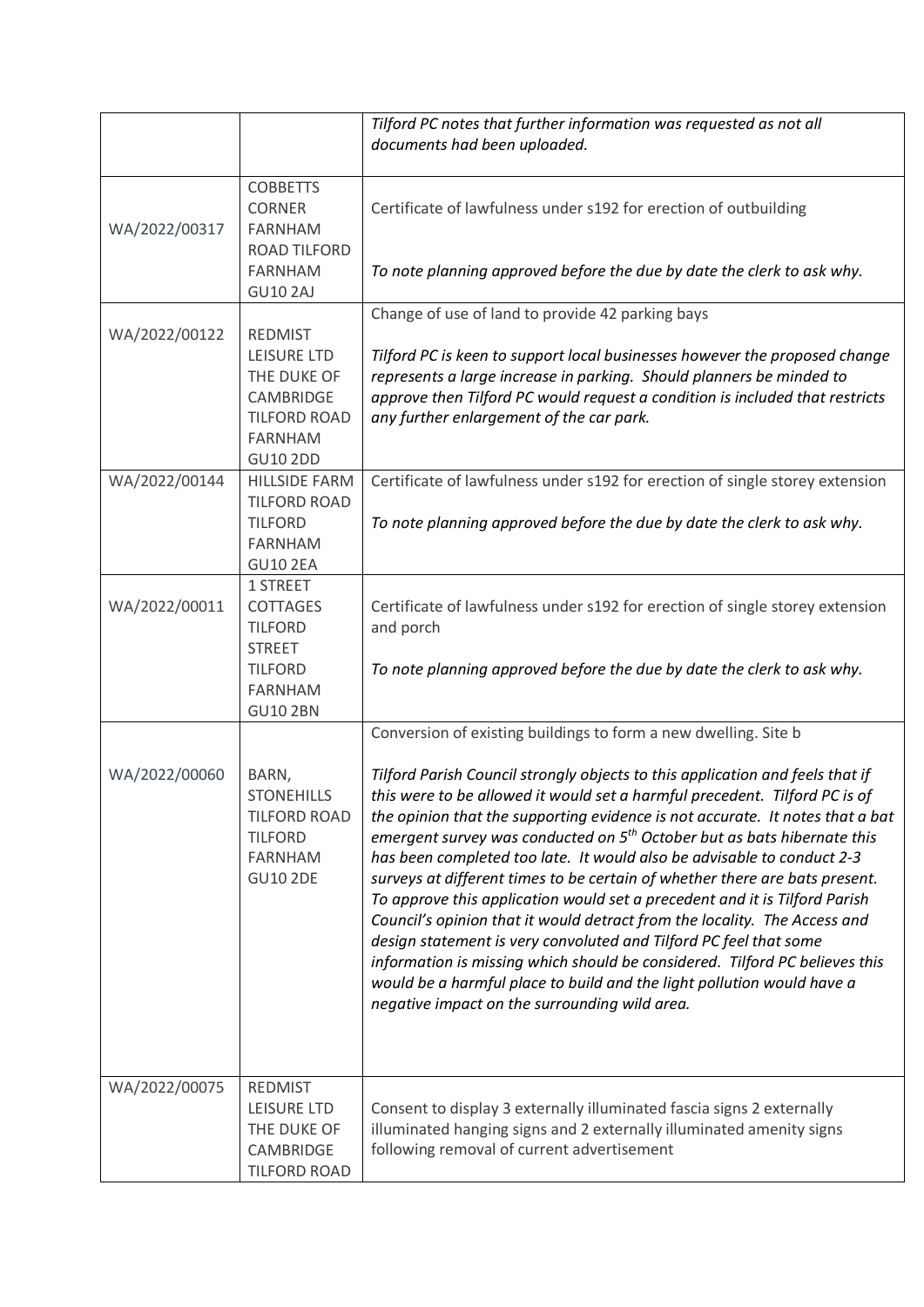|               | <b>FARNHAM</b><br><b>GU10 2DD</b>                                                                                        | Tilford PC is keen to support local businesses however the proposed change<br>from 2 to 7 signs seems excessive. Given that the signs are all lit and that<br>this is a rural area with a dark skies policy, Tilford PC feels that this<br>application will provide excessive signage which will be distracting for<br>passing motorists. Should planners be minded to approve then Tilford PC<br>would request a condition is included that restricts the use of lighting<br>between the hours of midnight-6am.                                                                                                                                              |
|---------------|--------------------------------------------------------------------------------------------------------------------------|---------------------------------------------------------------------------------------------------------------------------------------------------------------------------------------------------------------------------------------------------------------------------------------------------------------------------------------------------------------------------------------------------------------------------------------------------------------------------------------------------------------------------------------------------------------------------------------------------------------------------------------------------------------|
| WA/2021/01586 | <b>TILFORD</b><br><b>BARROWS</b><br><b>FARNHAM</b><br><b>ROAD</b><br><b>FARNHAM</b><br><b>FARNHAM</b><br><b>GU10 2AU</b> | Erection of replacement wall following demolition of existing and<br>installation of new electric gates with associated landscaping. Revision of<br>WA/2020/211<br>To note that in a meeting attended by the applicant in Autumn 2021, the<br>applicant stated that there would be lighting however there is no lighting<br>contained within this resubmitted application. Tilford Parish Council would<br>draw the planning officers attention to Tilford's dark skies policy.                                                                                                                                                                               |
| WA/2021/0501  | <b>MULBERRY</b><br>HOUSE,<br><b>TILFORD</b><br>ROAD,<br>TILFORD GU10<br>2 <sub>DE</sub>                                  | Erection of an outbuilding. Appeal under section 78.<br>APP/R3650/W/21/3286593<br>Tilford Parish Council would restate the comments that it made during the<br>original application.<br>Previous comments "Tilford Parish Council objects to this application as I<br>was built without planning approval and in contravention of AONB and GB<br>planning policy. As the outbuilding has been located outside of the<br>curtilage of the property, Tilford Parish Council would suggest that it should<br>be relocated to within the curtilage of the property with minimal lighting<br>and the suggested temporary two year condition be strongly enforced." |

The clerk noted that one application had not been linked to Tilford and as such had not shown up in the planning searches. WBC have admitted the error and provided an extension. It was agreed that this application should be discussed an extraordinary meeting to be held on 9<sup>th</sup> February at 7pm.

## **6.0 APPROVAL OF MINUTES OF THE PC MEETING HELD 3rd DECEMBER and 11th JANUARY 2021**

0662 The minutes of the Parish Council meeting held on 3rd December 2021 as well as the Extraordinary meeting held on 11th January 2022 were agreed and were signed by the Chairman. **(02/21). Minute to be removed next month.**

## **7.0 MATTERS ARISING**

0663 Following the recent training it had been advised that matters arising should not form part of the agenda. The clerk had been concerned that there would not be a live record of outstanding actions. Surrey ALC had advised that a section remains called clerk's update and that all outstanding actions are listed as an appendix and any updates or changes are recorded under the clerk update. **(02/21). Minute to be removed next month.**

## **8.0 WBC UPDATE – CLLR B. ADAMS & CLLR J. POTTS**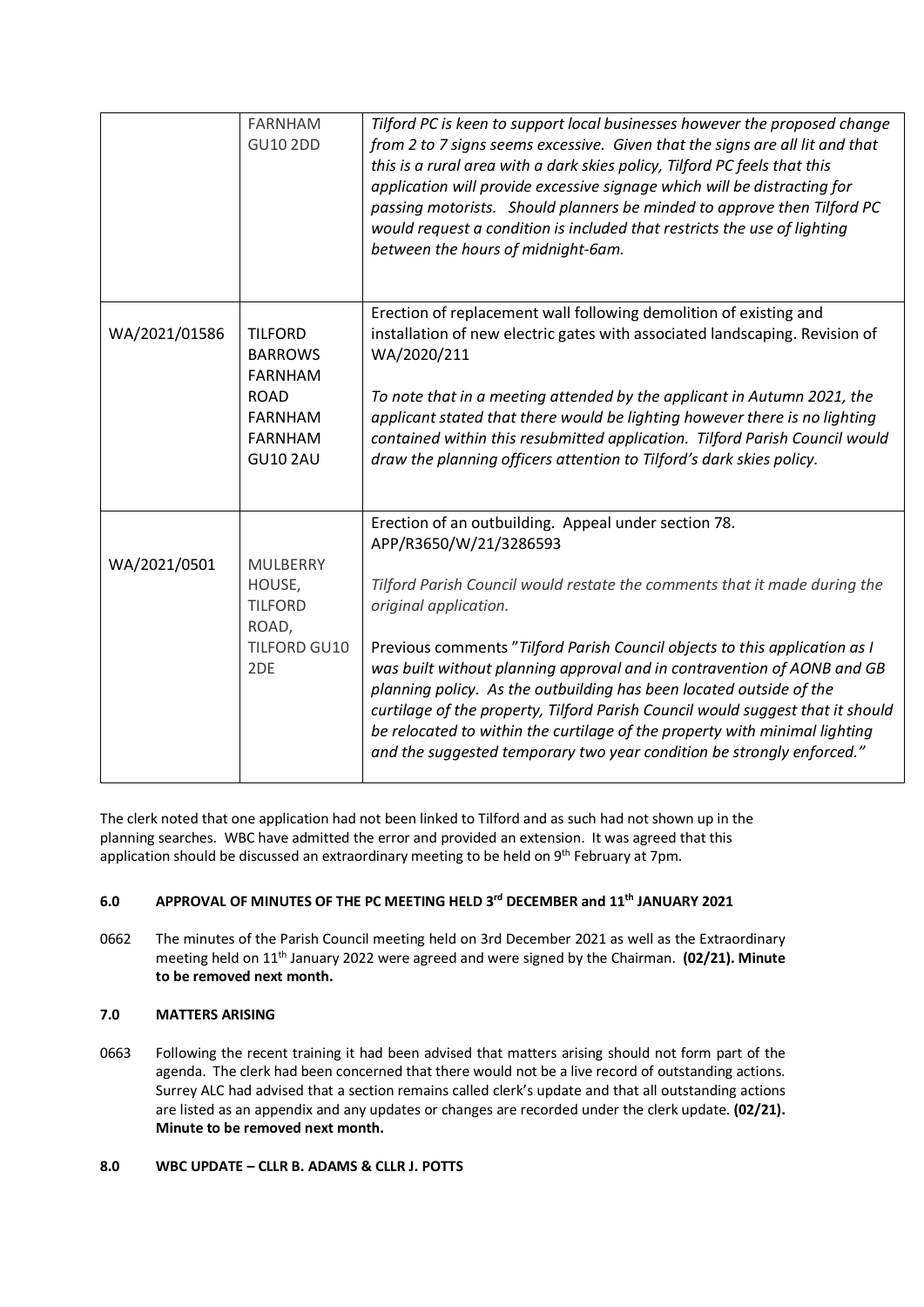- 0664 Neither councillors were available to attend and there was no update provided for this meeting. **(02/21). Minute to be removed next month.**
- 0420 Cllr Wilkinson asked whether there was any update on the lslamabad planning issue. Cllr Potts advised that both she and Cllr Adams had been working on this together and advised a planning contravention notice) PCN has been served. Cllr Wilkinson also asked whether there was an update on the light pollution area of concern. Cllrs Potts and Adams advised that Environmental Health officers had analysed the lighting last year and said in their view it wasn't harmful however that was not the opinion of some local residents. Enforcement officers will need to note the recent changes in the Surrey Hills Management Plan and review the lighting via a site visit at night time with this guidelines. Cllr Mack suggested that officers should view the area from Crooksbury Hill and The Reeds Road as both areas clearly showed the light pollution. Cllr Potts advised that enforcement have noted that some steps have been taken to reduce the impact of the lighting but that a meeting with Ward Cllrs and representatives of the PC would be advisable. Prior to the June meeting Cllr Potts circulated meeting dates for Cllr Lee and the clerk to meet with William Gibb. **(06/21).**

#### **9.0 UPDATE FROM COUNTY COUNCILLOR – CLLR D. HARMER**

- 0635 Frensham Common concerns over destruction caused by trail bike riders. NT, WBC and local communities are in discussion as to how to protect the commons. SCC are currently looking to test an approach of partial restrictions and if successful this can then be applied to the bye way running from Squires Hill to Sheephatch. A resident question Cllr Harmer on this point at the December meeting and he advised that action was on-going to try and change the status of a BOAT however it was a difficult legal process. **(12/21).**
- 0665 Surrey CC has redistributed roles to its officers meaning that councillors are trying to understand who they need to contact on specific points. **(02/21). Minute to be removed next month.**
- 0666 There will likely be a 5% increase in council tax of which 1% will be ring fenced for mental health support. **(02/21). Minute to be removed next month.**

#### **10.0 REPORT FOLLOWING MEETING WTH WBC PLANNING HELD 24TH JANUARY 2022**

0667 The clerk and Cllr Lee attended a combined western village with WBC planning. In attendance was The Head of Planning along with a new Business Team Leader. Each village has submitted issues it had experienced with planning and WBC planning assured everyone that there were improvements in the service and IT would be refined as well. It was a productive meeting and there was a hope that there would be better quality of documentation being uploaded in the future. It was agreed that such meetings would be held regularly. (**02/22) Minute to be removed next month.**

#### **11.0 PC TRAINNG**.

0668 Surrey ALC ran a general training session on 25<sup>th</sup> January which was well received by councillors. All who attended found it very informative. It was agreed that the training shod be offered to the councillor who were unable to be present. A follow session on planning was requested and the clerk to contact Surrey ALC for dates and costs. **(2/22). Cllr Lee, The Clerk**

#### **12.0 USE OF BRIDLEWAY ACROSS RIVER AND VILLAGE GREEN ADJACENT TO EAST BRIDGE**

0669 Cllr Morland advised that 4x4's were crossing the river using BW582 adjacent to the East Bridge. Cllr Harmer suggested that the clerk should contact John Baker who is the new SCC Countryside officer to see if they can install any wooden posts to deter this action. **(02/22) The clerk**

#### **13.0 SCHOOL LIGHTING**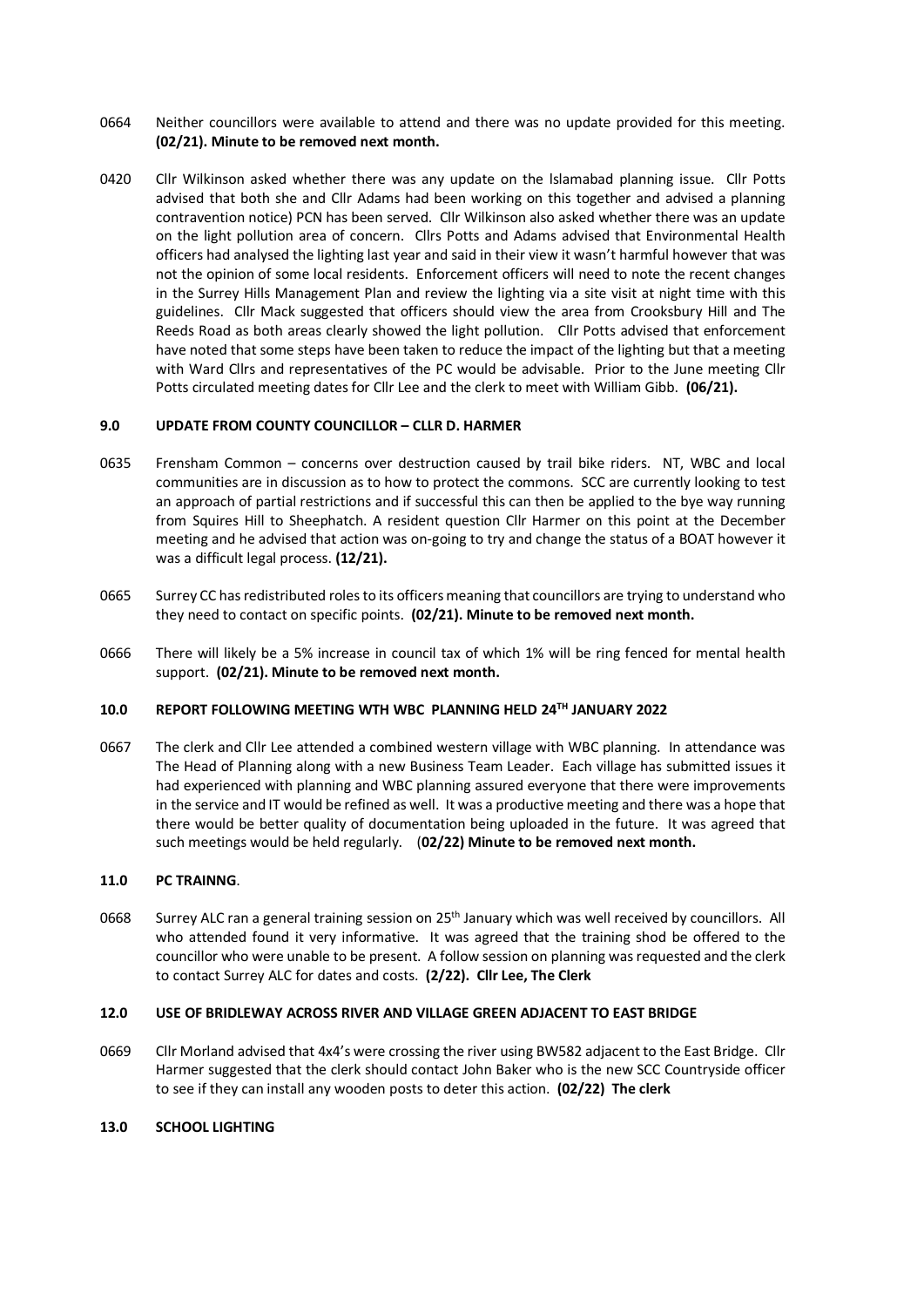0670 It was noted that lighting on the schools was very bright and did not conform to the dark skies policy of Tilford. Additionally some lighting as being kept on overnight: The clerk to draft a letter. Lighting on the shop to forma future agenda item. **(02/22)** 

#### **14.0 PLATINUM JUBILEE CELEBRATIONS**

0671 Cllr Lee noted that an extended bank holiday was going to be held from  $2^{nd}$  to 5<sup>th</sup> June inclusive. Ideas for the bank holiday were discussed including food court, picnic, art competition, book the Institute for public loos, vintage film on the green, cater for children, DJ playing songs from each decade of the Queen's reign. It was agreed that the PC should apply for a road closure in front of the Barley Mow and it was also agreed that it should have a different feel to the fete (held  $2<sup>nd</sup>$  weekend of July). Further ideas to be discussed at the March meeting. **(02/22). All Cllrs**

#### **15.0 ANNUAL ASSEMBLY**

0672 The annual assembly is scheduled for  $7<sup>th</sup>$  April. Presentations by a selection of village societies for example TCC, Tennis club, garden club as well as their being a presentation on sustainable Tilford. To consider the assembly being opened by a local Paralympian. To be discussed further in March. **(02/22).** 

#### **16.0 PLAYGROUND INSPECTION**

0673 The playground report was circulated to councillors prior to the meeting and a list was summarised of actions. It was noted that there is nothing deemed high or medium risk and the clerk will arrange for works to be completed. **(02/22)** 

#### **17.0 ASSET REGISTER 2022-2023**

0674 The updated asset register for 2022-2023 was circulated prior to the meeting and approved. **(02/22) Minute to be removed next month.**

#### **18.0 RISK ASSESSMENT 2022-2023**

0675 The updated risk assessment for 2022-2023 was circulated prior to the meeting and approved.. **(02/22) ). Minute to be removed next month.**

#### **19.0 TRELLIS FENCING SHEPHERDS WAY**

0676 Costs for the proposed trellis fencing were shared before the meeting. The contractor had advised that this was an expensive option. It was agreed that the trellis fencing need not be so long and the clerk to seek comparative quotes. **(02/22). Clerk**

#### **20.0 TERRACYCLE RECYCLING UNITS**

0677 Cllr Shearn had raised this and it was agreed he Cllr Lee would update her on the project after the meeting. **(02/22)** 

## **21.0 WEBSITE**

0678 The clerk advised that she was still waiting for 2 x biographies and photos. Councillors agreed that the website should go live and that the missing information could be added in in due course. **(02/22)** 

#### **22.0 OBJECTIVES FOR 2022-2023**

0679 Councillors were advised that they must all consider one key objective for Tilford PC to achieve in 2022-2023. All to come with at least one objective to the March meeting. **(02/22). All Cllrs**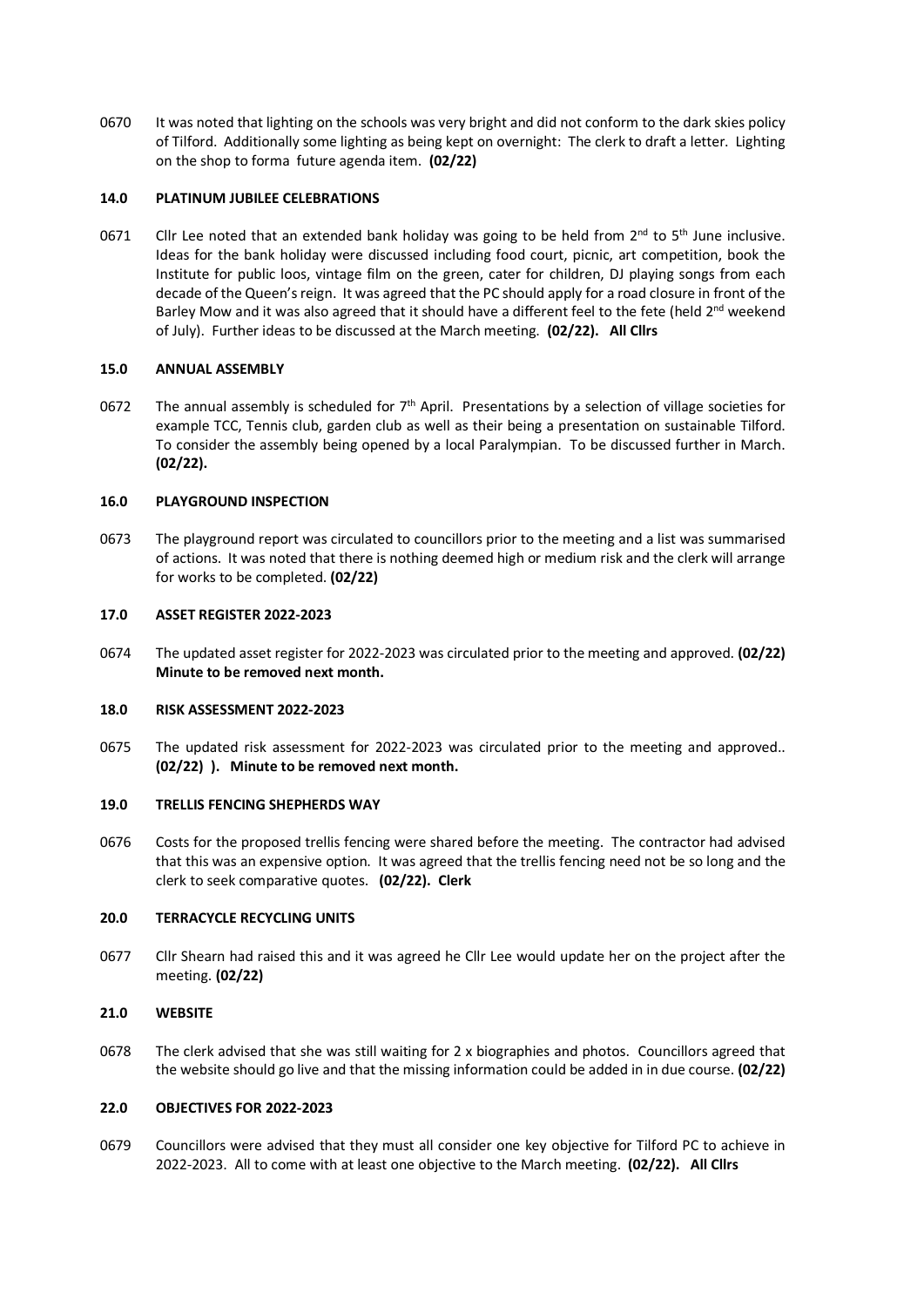#### **23.0 FINANCE**

- 0680 The previously circulated bank reconciliation for both deposit and current accounts for November 2021 and December 2021 were approved. The balance on 1.2.2022 for both accounts was as follows £61,592.34 (current) and £34,909.14 (deposit). **(02/21). Minute to be removed next month**
- 0681 The Cheque listing for January was circulated to councillors in advance of the meeting. 3 cheques were drafted totalling £778.01 with 1 cheques being over £500 - the clerks salary. **(02/22). Minute to be removed next month**
- 0682 An updated report showing detailed receipts and payments by cost centre was shared prioir to the meeting. **(02/22) Minute to be removed next month.**
- 0683 The clerk confirmed that both charity returns for Stonehills and The village Green were submitted to the charities commission before the deadline. **(02/22). Minute to be removed next month.**
- 0684 The clerk confirmed that the VAT return for 2020-2021 has been submitted. **(02/22). Minute to be removed next month.**
- 0685 The clerk shared the final report from the internal mid term internal audit with councillors prior to the meeting (the report had been issued after the December meeting). Following on from the feedback the clerk report that the outstanding cheque had been cleared off the system and that the new website would resolved the accessibility concerns. **(02/22). Minute to be removed next month.**
- 0686 Cllr Morland raised the clerk's pension. The clerk and Cllr Morland to discuss offline on 22,11,2021. **(11/21). Cllr Morland**
- 0687 The clerk noted that she had submitted (again) a bank mandate having checked it in branch and again it had been rejected. The clerk had been sent a new mandate by HSBC and would try and resubmit it. The clerk advised that the PC was no being charged for the bank account and for cheques. Councillors agreed that the clerk should look at other banking options. **(02/22). The Clerk**

#### **19.0 REPORTS & CORRESPONDENCE**

0688 The clerk noted that there was significant litter at Stockbridge car park and it was agreed that a regular litter pick in this area should be arranged. To be included as an agenda item in the March meeting. **(02/22). Minute to be removed next month**

#### **20.0 MATTERS RAISED BY MEMBERS**

- 0689 Cllr Morland noted that the area where the Christmas tree had stood has been sorted so no formal reseeding work is required. **(02/21). Minute to be removed next month**
- 0690 Cllr Stewart provided cllrs with a progress report concerning converting the telephone box into an audio museum. An application is with the heritage lottery and this should be determined by the end of February. **(02/22).**
- 0691 Cllr Lee advised that trees had been ordered through the SCC tree initiative and would be planted along the Stonehills boundary. A planting day to be arranged. (02/22).
- **21.0 DATE OF NEXT MEETING: Thursday 3rd March 2022. 7.30pm. Tilford Institute. Extraordinary meeting to be held on 9th February 2022 at 7pm.**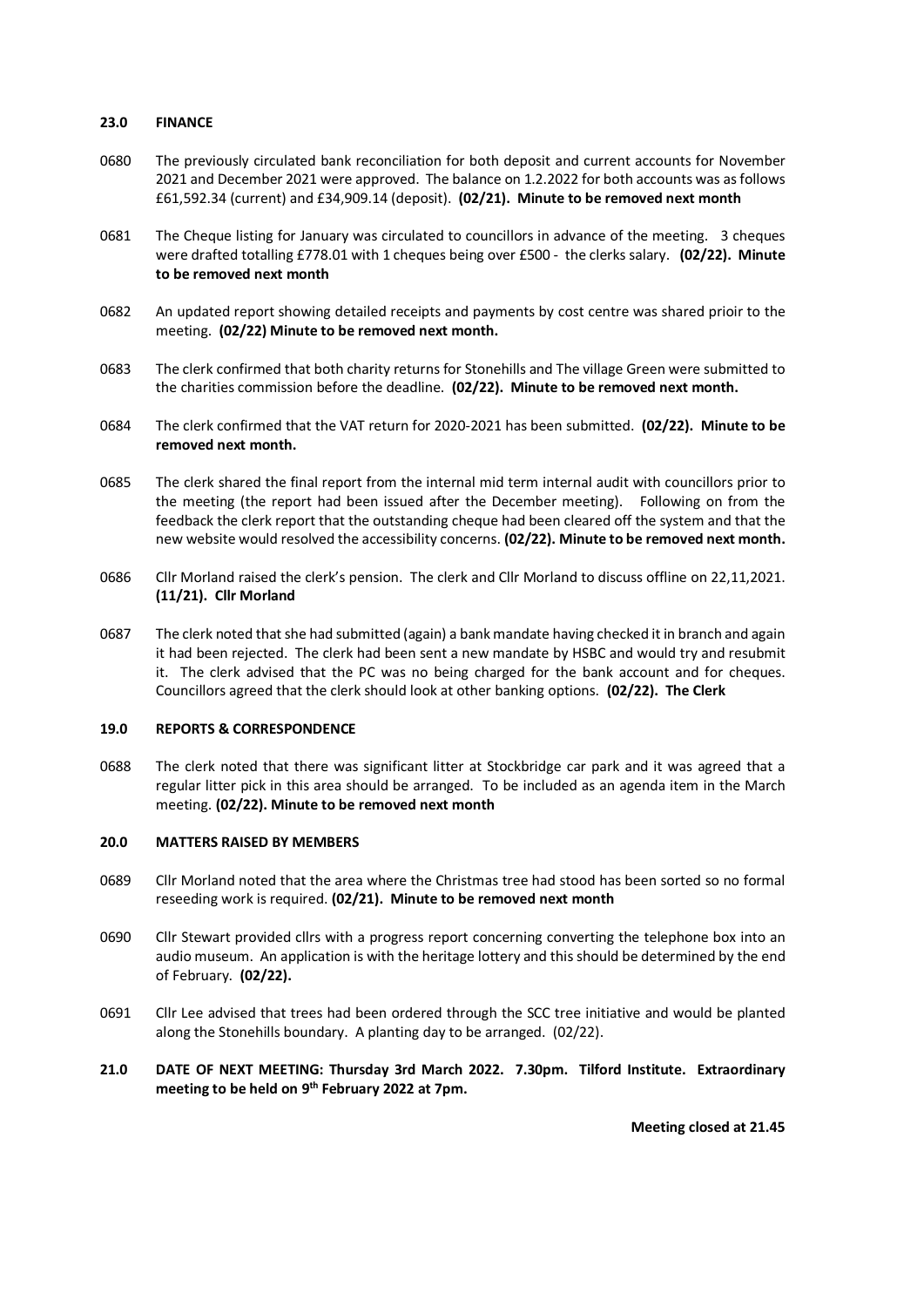# **Appendix**

#### **7.0 Outstanding Actions**

- 0464 Benches: it was agreed in the June meeting that Tilford PC would purchase 2 x benches for the land adjacent to the Barley Mow and in the September meeting councillors agreed a bench design. Prior to the December meeting Cllr Lee and the clerk met with The Barley Mow to discuss where the benches should be sited. It was agreed that they should be placed at the back of the land facing outwards towards the main Village Green as this would encourage people to stop and admire the view and/or picnic. Cllr Lee had researched half moon benches and has found one that is bespoke. Cllrs approved the bench and the revised cost. **(07/21). Cllr Lee**
- 0401 VDS: The clerk advised that a VDS was important as it becomes a useful reference point for planning and once adopted it becomes a material consideration for planning applications. A VDS can protect the integrity of a location and provide guidelines as to the size of properties, gardens, building materials etc. Cllr Lee advised that it would be beneficial to receive input from a range of people within the village and would canvas for anyone willing to get involved in the March issue of Tilford Life. Churt and Thursley have good examples of a VDS and the clerk had circulated copies. WBC are able to provide advice and support. A MOP volunteered to join the working party and another MOP agreed to join in the June meeting. **(06/21). Cllr Lee**
- 0584 War memorial renovation: The PC has been made aware that the inscription was difficult to read and some remedial work was required. The clerk has spoken at length to the war memorial Association who have advised the clerk to submit a pre application. Work on the war memorial can be undertaken under the PC's powers to maintain, repair, protect and adapt war memorials (War Memorials (Local Authorities' Powers) Act 1923 s.1. The clerk advised that any funding would not cover the renovation work to both the war memorial and the surrounding paving. The clerk advised that the paving surrounding the war memorial was uneven and would require some remedial work. The estimate was up to £10k and as the WMT had provide funding within 6 years further funding from them would be unlikely. The agreed interim repairs to the steps using like-for-like materials have been completed and permission for this work was received from WBC Heritage and The WMT. **(11/21). The Clerk**
- 0509 Shepherds Way tree planting: A resident has noted that she would like to plant cherry trees and install post and rails to deter parking on the verges in Shepherds Way. The clerk has contacted SCC Highways who have provided information as to how to apply for a tree license. SCC Highways noted that cherry trees would not be allowed nor would post and rail fencing. The clerk met with the resident and 7-8 possible locations were agreed. Cllr Stewart has contacted the garden club for tree suggestions. The clerk to look at Waverley Lane where a number of trees have been planted on the verge and then to submit a tree planting application. **(09/21). The Clerk**
- 0467 FAQ: Following the March meeting it was agreed that the clerk should upload a FAQ sheet to the website on parking and street lighting as these are frequently raised issues. Following a discussion with Cllr Lee, the clerk circulated a list of themes to councillors prior to the July meeting. The clerk to complete the detail and upload onto the website. **(07/21)**. **The Clerk**
- 0409 Drones: Cllr Lee had advised that a member of the public had taken photographs using a drone to illustrate the remedial work that had been undertaken on the village green. The photograph had inadvertently included images of residents' gardens. Cllr Wilkinson had forwarded information on drone usage prior to his resignation. The Clerk and Cllr Lee to follow up and will form an agenda item at the July meeting. **(06/21). Cllr Lee / The Clerk**
- 0546 CCTV / ANPR: Cllr Lee and the clerk met with Stephen Cake (DOCO) regarding recent incidents of anti social behaviour on the village green. SC noted that the signage needing improving. Bunds and the height of the kerb was also discussed as a deterrent for vehicles driving across the green. SC offered to look into ways of getting some free ANPR cameras which might help with traffic calming and can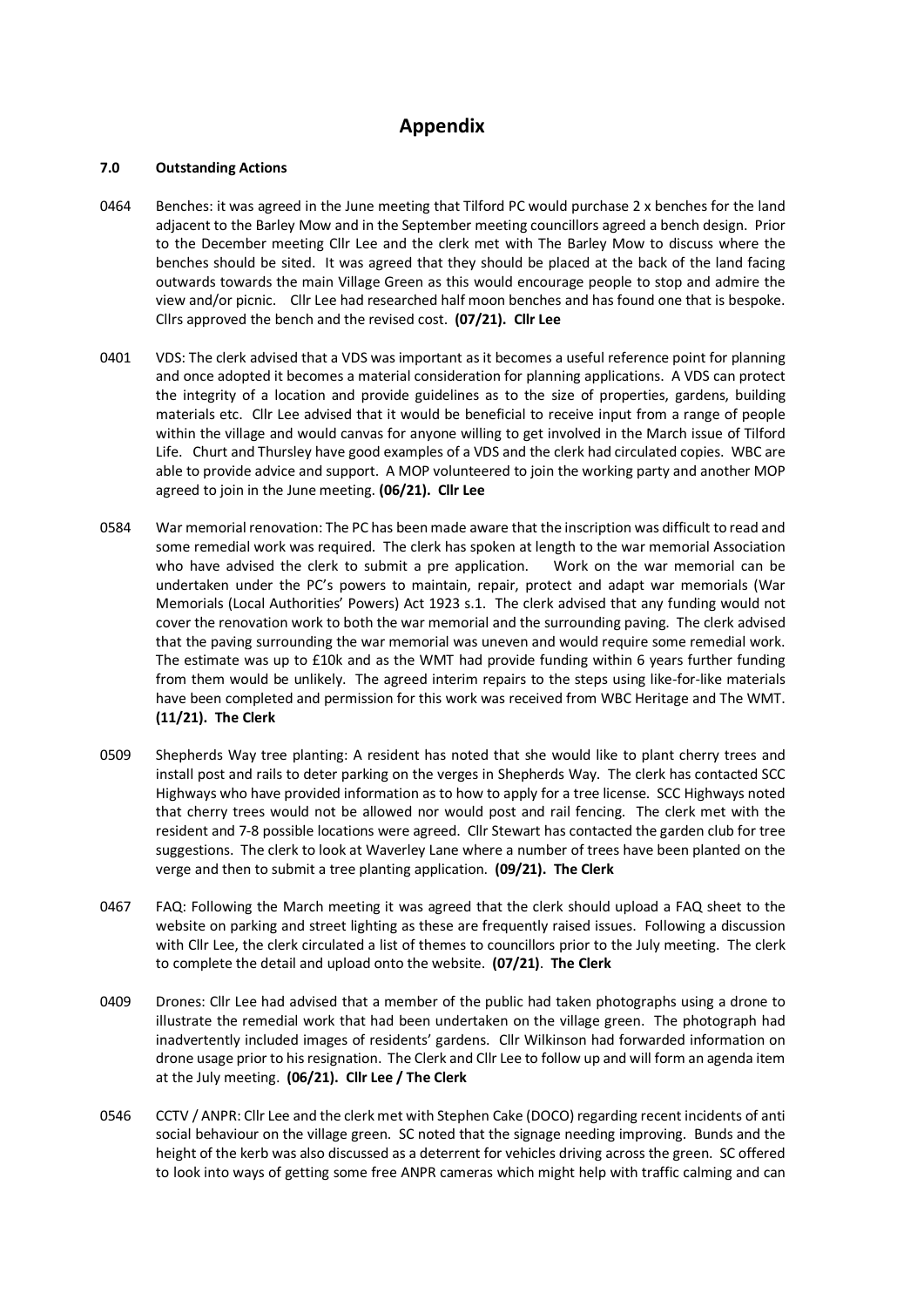be used for gathering evidence. The clerk has follow up but and SC advised that he had not heard back from his Borough Commander since sending the report. **(10/21). The Clerk / Cllr Lee**

- 0585 Electric Vehicle (EV) charging point: The Clerk had circulated an email from WBC which had asked for towns and villages to nominate electric car charging points. The clerk met with WBC who advised that street lamps were not a pre-requisite for providing EV charging points. WBC advised that there was a project being funded by SCC under which priority was being given to areas where residents park vehicles. The clerk had nominated Riverside car park and The Institute (it was noted that this was not owned by the PC but by a Trust) for the purposes of being able to understand whether they would be acceptable locations and/or could potentially by included within the project. The clerk advised that a separate email had been issued by SCC asking for EV points. The clerk to ask The Tilford Institute if they would be interested in nominating a space. **(11/21). Cllrs Lee/Stewart, The clerk.**
- 0586 Councillor Lee proposed purchasing a shed in which packaging eg crisps can be collected for recycling. Councillors discussed where it could do with some suggesting at All Saints School to maximise recycling opportunities or on Institute Land if Trustees approved this. Councillor Lee to provide quotes for the July meeting. The clerk noted that some packaging was no longer being accepted however Cllr Lee confirmed that alternative packaging can now be nominated. **(11/21). Cllr Lee**
- 0472 Stonehills land proposal: A synopsis of the proposal from Tilford Cricket Club had been circulated to councillors. TCC would like a small area of the Stonehills Land (2%) on which to build a set of three cricket nets which were needed in order to retain their 15/16 year old cricketers. The cost was estimated at £40k with funding in place and once planning had been obtained it would take 3 weeks to install. A working party of 9 has met to brainstorm in the woods at Stonehills. The idea generation has been a very collaborative process resulting in numerous ideas being proposed. Views of residents has been informally canvassed and every idea was discussed and noted. The land was also recognised for the fact that it forms a wildlife corridor and connects Hankley Common (and Thursley NNR) with The Flashes and Frensham Common and therefore the special land designations that surround Stonehills such as AONB, AGLV and conservation land must be taken into consideration at the project planning stages. The challenging aspects of car parking and ensuring that the scheme does not become a honeypot were also discussed. **(06/21). Cllrs Lee, Tahir, The Clerk**
- 0588 TCF: progress has been made with the 5 strong committee and there might be an option of land. The committee re currently looking at land options and are hoping to do a leaflet drop to the whole village within three weeks. The website has been completed. The objective is to start small. **(10/21). Cllrs Lee, Tahir, Stewart**
- 0589 Pavement widening: Cllr Lee and the clerk met with SSE to discuss whether there was an option to remove two concrete steps and relocate the access to the substation thus freeing up space to widen the pavement. SSE have agreed but would require access via a small section of Diocese/SCC land. The clerk met with SCC highways on May 25th who advised that if the bank were supported the 2m of land would not be needed as the pavement and the bank up to the fence is all highways land. SCC stated that environmental assessment works would need to be conducted and a lot of vegetation would have to be removed before undertaking the work. SCC explained that if this was an SCC project there would be a full design session first which would also include adding gullies into the road as it was noted that there as an issue with excess rainwater running down from the school and along the side of the road. This would increase the project cost to £100k. If the PC briefed SCC to do the design work it would not be done for year and would cost £10k. Councillors met on site to review the scheme and to understand the vegetation that needed to be cut back. After much discussion it was agreed that this is capital project and the PC to write to Cllr Harmer to understand how this can be funded. This project was discussed at the Western village meeting held on 5.10.2021 and follow up correspondence from SCC Highways means that there is no option for SCC to fund this. It was agreed that the clerk would submit a CIL application to Waverley BC which the clerk did. The CIL team have come back with questions which the clerk has discussed with Cllr Adams who is in support the application. **(11/21). The Clerk**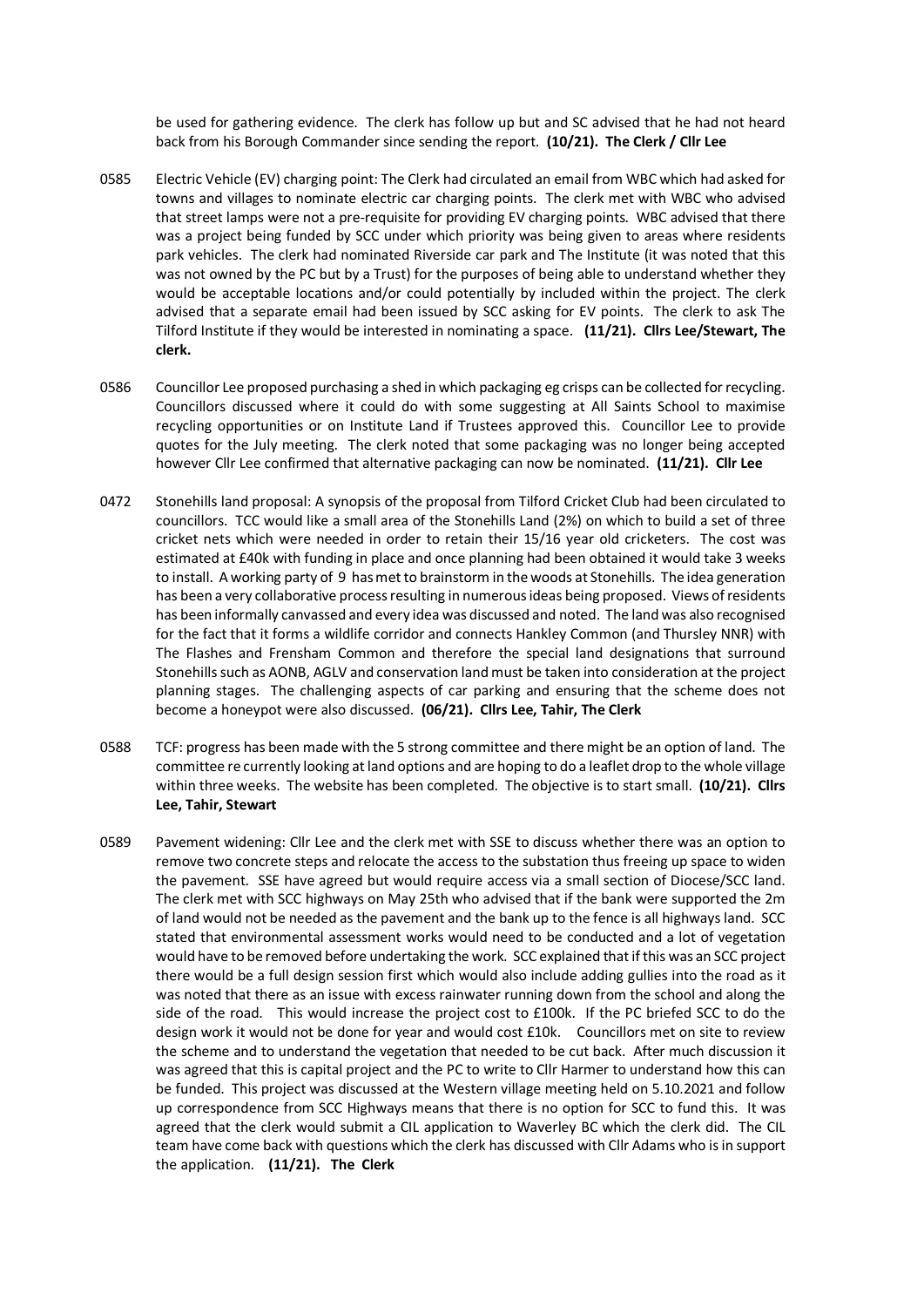- 0590 A resident asked whether it was possible to add a cul de sac sign at the entrance to Shepherds Way. Cllr Harmer advised that this should be bought to the Western Village meeting schedule for October. The clerk to ask highways. **(11/21)**.
- 0519 A resident proposed that the PC should adopt the telephone box adjacent to the East Bridge and that it should be converted into an oral history project where different sounds would be recorded and it was thought that this would appeal to both the schools as well as the community as a whole. It was noted that the PC would be liable to any on-going maintenance, annual insurance (thought to be c.£20) and would need to be added to the PC's asset register. It was also questioned whether there would be a cost for the electricity being used. Cllr agreed to the proposal however it was noted that parking around the telephone box should be looked at, no paper products should be sited in the telephone box and there needed to be a group that would be responsible for project. The resident offered to make an application to the Lottery Heritage Fund which if successful would fund the restoration project. **(09/21). The Clerk**
- 0591 Councillor Lee advised that the signage on the Village green needed updating both in terms of content and design. Listing the bye laws was also discussed so that it was easier for these to be referenced if someone has contravened any of them. Councillors felt that at this stage it was not necessary to have no parking signs on the post and rails at each corner of the village green as this is a highway code rule not to park right be a junction. Cllrs Morland and Lee shared details of the signage wording with the clerk. The clerk work up the artwork but fed back some queries. The clerk and Cllr Morland to meet to review. The PC has allocated up to £1,500 to spend on this which the PC does under its powers to provide certain traffic signs and other notices (Road traffic Regulation Act 1984, s72). **(11/21). The Clerk. Cllr Morland**
- 0551 Dog waste signage: councillors agreed which signage they preferred. Dog waste signage to go at FP5, Shepherds Way, Stockbridge car park and River side carpark. Signage to be printed at the same time as the village green signage. The PC does under its powers to provide certain traffic signs and other notices (Road traffic Regulation Act 1984, s72) **(10/21). The Clerk**
- 0533 Ash trees might need some remedial work. The clerk to contact WBC to suggest that they organise a survey. **(09/21). The Clerk.**
- 0534 Footpath sign on Squires Hill triangle has fallen over. The clerk to report to HG at SCC Countryside. **(09/21).**
- 0595 Bench Shepherds Way. It was agreed that this would be located where the bin was previously. Councillors have already agreed to spend up to £500 which it does under its powers to provide roadside seats and shelters (Parish Councils Act 1957 s1). Cllr Lee to forward an image of the bench. The clerk has requested a pro forma invoice from the company and has sought permission from WBC, as landowners. **(11/21)**
- 0596 Goal, Shepherds Way: the clerk reminded councillors that the goal for Shepherds Way is outstanding and that funding has been received for this. Cllrs Lee, Rahman met on site and agreed the location. The clerk has sourced suitable goal posts which she has forwarded to councillors and will order once the size has been confirmed. The clerk has contacted WBC to check that permission has been granted. **(10/21). Cllrs Rahman, Lee**
- 0597 Stockbridge carpark: The resurfacing quotes were over two years old. The clerk contacted one of the previous companies Katy Poulsam who re-quoted and engaged a new company, Axtell who also quoted in July 2020. Quotes started from £14,450 subject to finish so in real terms was likely to be in the region of £20k. The clerk discussed this with Katy Poulsam at a site visit in July. Katy advised that an alternative option would be to do annual maintenance on the car park as any surface will degrade with horse boxes driving over it. Annual maintenance could be £1500-£2k and a new surface would only last at most 10 years. Councillors agreed with this suggestion and the clerk contacted another company for a comparative quote. The clerk met with Quattro who explained that a complete resurface rather than an annual maintenance program was their recommendation. The